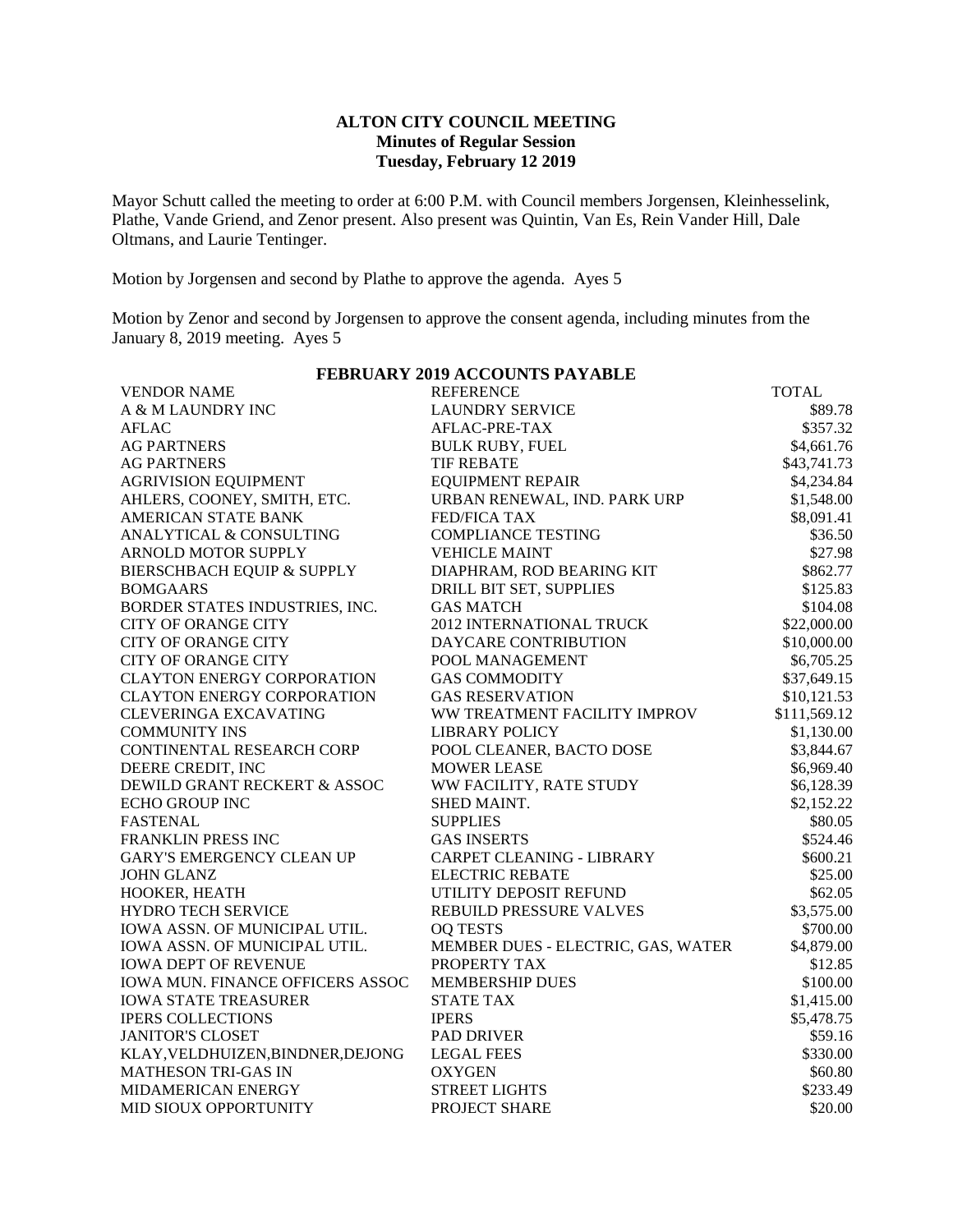| MIKES WELDING & REPAIR                | SNOW PLOW REPAIRS, SUPPLIES       | \$1,170.40   |
|---------------------------------------|-----------------------------------|--------------|
| <b>MISSOURI RIVER ENERGY SERVICES</b> | <b>ELECTRIC</b>                   | \$68,225.53  |
| <b>MUNICIPAL UTIL-BILLS</b>           | <b>UTILITIES</b>                  | \$2,652.95   |
| <b>NEAL CHASE LUMBER CO</b>           | SHED MAINT., SUPPLIES             | \$1,517.26   |
| NORTHWEST IOWA PLANNING               | <b>CODE UPDATE</b>                | \$2,949.13   |
| NOTEBOOM ELECTRIC                     | <b>SUPPLIES</b>                   | \$92.06      |
| ORANGE CITY MUNICIPAL UTILITIES       | <b>BULK WATER</b>                 | \$5,656.21   |
| ONE OFFICE SOLUTION                   | <b>OFFICE SUPPLIES</b>            | \$28.57      |
| ORANGE CITY HEALTH SYSTEM             | PARAMEDIC ASSIST, DRUG TESTS      | \$190.00     |
| ORANGE CITY SANITATION                | <b>GARBAGE HAULING</b>            | \$6,632.45   |
| <b>PAYROLL</b>                        | PAYROLL CHECKS ON 1/31/2019       | \$25,397.74  |
| <b>PCC</b>                            | <b>RESCUE BILLING</b>             | \$51.36      |
| SIOUXLAND PRESS                       | <b>PUBLICATIONS</b>               | \$168.60     |
| STADT, REBECCA                        | UTILITY DEPOSIT REFUND            | \$57.18      |
| STEVE CRAIG/SLC POOL CONS             | <b>CPO TRAINING</b>               | \$600.00     |
| TOWN & COUNTRY IMPLEMENT              | <b>PLOW TRUCK REPAIRS</b>         | \$1,985.63   |
| TREASURER - STATE OF IOWA             | <b>SALES TAX</b>                  | \$3,628.00   |
| TREASURER - STATE OF IOWA             | <b>WATER EXCISE TAX</b>           | \$1,215.00   |
| UNITYPOINT CLINIC-OCC MED             | <b>DRUG TESTS</b>                 | \$144.00     |
| <b>USA BLUE BOOK</b>                  | HYDRANT ADAPTERS, TORQUE WRENCHES | \$357.05     |
| UTILITY EQUIPMENT CO.                 | <b>CLAMP</b>                      | \$250.95     |
| VAN MAANEN'S RADIO SHACK              | <b>PRINTER</b>                    | \$270.00     |
| <b>VERIZON</b>                        | <b>CELL PHONES</b>                | \$245.35     |
| <b>VISA</b>                           | TRAINING, SUPPLIES                | \$1,205.03   |
| WELLMARK BLUE CROSS/BLUE SHIELD       | AMBULANCE OVERPAYMENT             | \$46.63      |
| WELLMARK BLUE CROSS/BLUE SHIELD       | <b>GROUP INSURANCE</b>            | \$9,247.64   |
| WESCO DISTRIBUTION, INC.              | <b>TOOLS</b>                      | \$974.77     |
| <b>WEST IOWA TELEPHONE</b>            | TELEPHONE, FAX, INTERNET          | \$574.96     |
| <b>WILLIAMS &amp; CO</b>              | <b>AUDIT</b>                      | \$395.00     |
| <b>WPS GHA</b>                        | AMBULANCE OVERPAYMENT             | \$472.95     |
|                                       | TOTAL ACCOUNTS PAYABLE CHECKS     | \$436,709.95 |

**FIRE DEPARTMENT:** Quintin Van Es, Fire Chief, updated the Council on estimated costs on a new Tanker Truck. The Department has been working with Mid-West Fire and will also be getting a quote from Heiman for a similar truck. The Council discussed funding sources for the truck and the need to raise funds.

Van Es also updated the Council on plans to purchase a defibrillator for the ambulance. Van Es informed the Council of the Departments intent to apply for a grant plus Fire Department funds from fundraising to help offset some of the cost of the defibrillator. The City would offset the remaining amount.

**CODE OF ORDINANCES:** Oltmans updated the Council on some changes Iowa Codification is recommending in Alton's Code of Ordinances.

**LIQUOR LICENSE:** Sioux Golf & Country Club submitted a request for renewal of their liquor license with outdoor service and Sunday sales.

Motion by Kleinhesselink and second by Plathe to approve the liquor license with outdoor service and Sunday sales for Sioux Golf & Country Club. Ayes 5

Four Speckled Hens submitted a request for a new Class B Native Wine permit.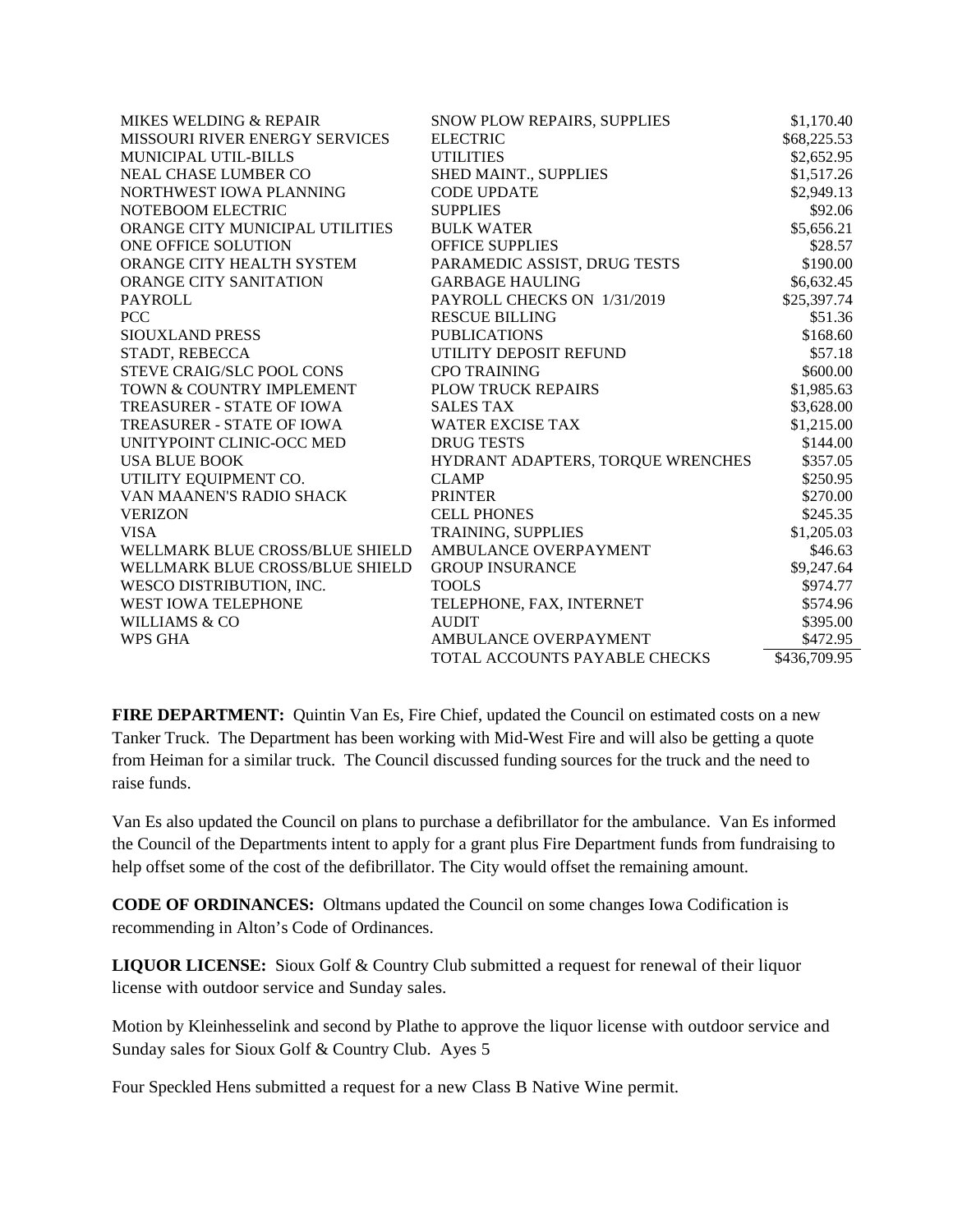Motion by Kleinhesselink and second by Vande Griend to approve the Class B Native Wine permit for Four Speckled Hens. Ayes 5

**POOL:** Oltmans informed the Council he has discussing details for pool management with Mitch Aalbers, Orange City's Recreation Director. Oltmans and Tentinger will be meeting with Aalbers to solidify plans for the upcoming pool season.

# **LIBRARY:**

### **RESOLUTION 19-01 "A RESOLUTION OF THE CITY COUNCIL OF ALTON, IOWA, SETTING WAGES FOR LIBRARY EMPLOYEES FOR FISCAL YEAR 2018-2019"** was introduced and moved for adoption by Council Member Jorgensen. Plathe seconded the motion to adopt.

Upon roll call vote, the following was recorded: Ayes: Jorgensen, Kleinhesselink, Plathe, Vande Griend, Zenor Nays: None Whereupon the Mayor declared the Resolution duly adopted.

## **TRANSFER OF FUNDS:**

# **RESOLUTION 19-02 "A RESOLUTION OF THE CITY COUNCIL OF ALTON, IOWA TRANSFERRING FUNDS FROM THE LOCAL OPTION SALES TAX FUND TO THE CAPITAL EQUIPMENT FUND"** was introduced and moved for adoption by Council Member Zenor.

Kleinhesselink seconded the motion to adopt.

Upon roll call vote, the following was recorded: Ayes: Jorgensen, Kleinhesselink, Plathe, Vande Griend, Zenor Nays: None Whereupon the Mayor declared the Resolution duly adopted.

**UTILITIES:** Oltmans presented the Council with copies of the water and sewer rate studies performed by DGR Engineering. With the continued increasing cost due to regulatory requirements and bonding costs in the wastewater fund, rate increases were recommended. Council discussed the effect rate increases would have on residents' bills and the necessity to keep up with rising costs of operating water and sewer systems.

Ordinance 851 was introduced by Council Member Vande Griend.

# **ORDINANCE 851 "AN ORDINANCE AMENDING THE CODE OF ORDINANCES OF THE CITY OF ALTON, IOWA 2002 BY AMENDING PROVISIONS PERTAINING TO THE MUNICIPAL WATER UTILITY RATES"**

Motion by Council Member Zenor that the reading just had to be the first and the Council dispense with the statutory provision that this Ordinance be fully and distinctly read on three different days as provided by section 380.3 of the Code of Iowa.

Motion was duly seconded by Council Member Kleinhesselink.

On roll call vote: Ayes: Jorgensen, Kleinhesselink, Plathe, Vande Griend, Zenor Nays: None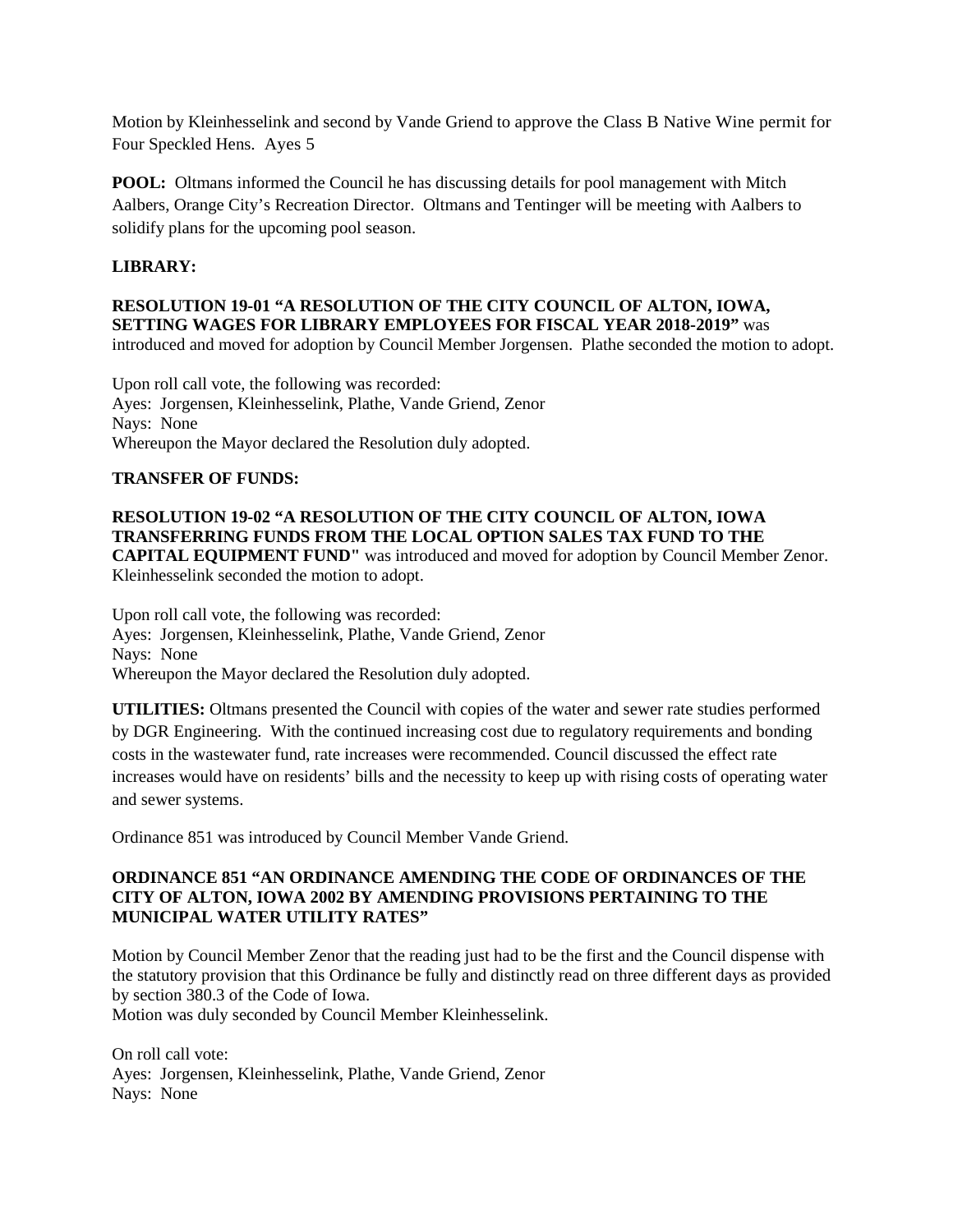And the Mayor declares the motion duly carried.

Motion by Plathe that title of said bill for Ordinance be approved as set out and said bill for Ordinance 851 be adopted and placed on its final passage. Council Member Jorgensen seconded the foregoing motion.

On roll call vote: Ayes: Jorgensen, Kleinhesselink, Plathe, Vande Griend, Zenor Nays: None

The Mayor declares the motion duly carried and will forthwith sign he said Ordinance and the Clerk will add his attestation thereto, said Ordinance being adopted.

Ordinance 852 was introduced by Council Member Plathe.

## **ORDINANCE 852 "AN ORDINANCE AMENDING THE CODE OF ORDINANCES OF THE CITY OF ALTON, IOWA 2002 BY AMENDING PROVISIONS PERTAINING TO THE MUNICIPAL SANITARY SEWER UTILITY RATES"**

Motion by Council Member Jorgensen that the reading just had to be the first and the Council dispense with the statutory provision that this Ordinance be fully and distinctly read on three different days as provided by section 380.3 of the Code of Iowa. Motion was duly seconded by Council Member Zenor.

On roll call vote: Ayes: Jorgensen, Kleinhesselink, Plathe, Vande Griend, Zenor Nays: None

And the Mayor declares the motion duly carried.

Motion by Jorgensen that title of said bill for Ordinance be approved as set out and said bill for Ordinance 852 be adopted and placed on its final passage. Council Member Plathe seconded the foregoing motion.

On roll call vote: Ayes: Jorgensen, Kleinhesselink, Plathe, Vande Griend, Zenor Nays: None

The Mayor declares the motion duly carried and will forthwith sign he said Ordinance and the Clerk will add his attestation thereto, said Ordinance being adopted.

**HOUSING:** Oltmans informed the Council he received a phone call inquiring about property in Alton where a modular home can be moved. The Council discussed selling land the City owns in the Heimstra Addition for a new modular home. It was the consensus of the Council to authorize Oltmans to work with the realtor to measure interest in the land in the Heimstra Addition.

**STREETS:** Oltmans presented information for the bonding attorney in regards to potential bonding for street improvements. Oltmans also presented the Council with a quote from Blacktop Services for milling and overlaying asphalt streets.